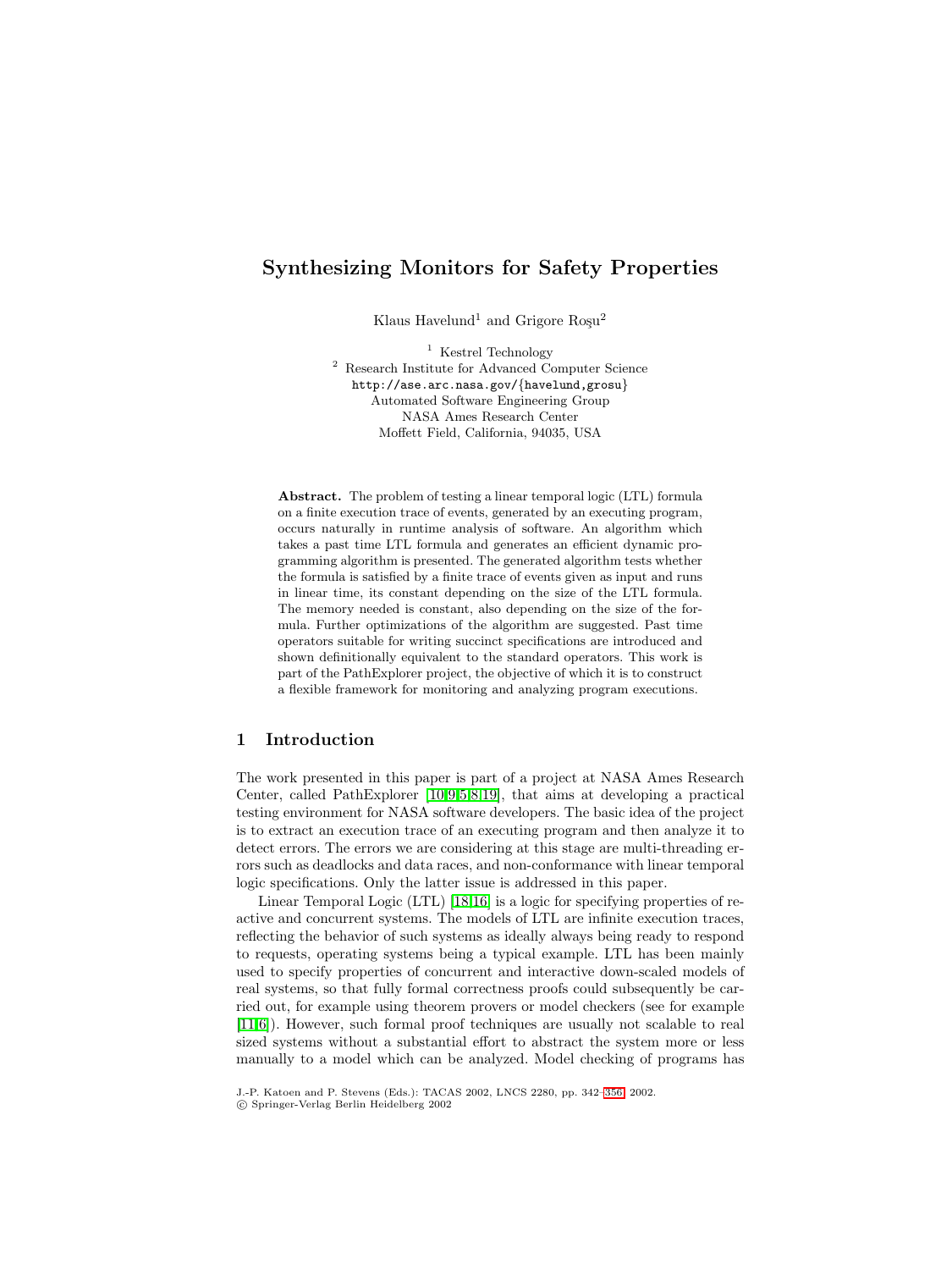received an increased attention from the formal methods community within the last couple of years, and several systems have emerged that can directly model check source code, such as Java and C [\[7,21](#page-14-0)[,3,](#page-13-0)[12](#page-14-0)[,2](#page-13-0)[,17\]](#page-14-0). Stateless model checkers [\[20\]](#page-14-0) try to avoid the abstraction process by not storing states. Although these systems provide high confidence, they scale less well because most of their internal algorithms are NP-complete or worse.

Testing scales well,and is by far the most used technique in practice to validate software systems. The merge of testing and temporal logic specification is an attempt to achieve the benefits of both approaches, while avoiding some of the pitfalls of adhoc testing and the complexity of full-blown theorem proving and model checking. Of course there is a price to pay in order to obtain a scalable technique: the loss of coverage. The suggested framework can only be used to examine single execution traces, and can therefore not be used to prove a system correct. Our work is based on the belief that software engineers are willing to trade coverage for scalability, so our goal is to provide tools that are completely automatic, implement very efficient algorithms and find many errors in programs. A longer term goal is to explore the use of conformance with a formal specification to achieve fault tolerance. The idea is that the failure may trigger a recovery action in the monitored program.

The idea of using LTL in program testing is not new. It has already been pursued in commercial tools such as Temporal Rover  $(TR)$  [\[4\]](#page-13-0), which has motivated us in a major way to start this work. In TR, one states LTL properties as annotations of the program, these being then replaced by appropriate code, that is executed whenever reached<sup>1</sup>. The MaC tool [\[15\]](#page-14-0) is another example of a runtime monitoring tool that has inspired this work. Here Java bytecode is instrumented to generate events of interest during the execution. Of special interest is the temporal logic used in MaC,which can be classified as a kind of interval logic convenient for expressing monitoring properties in a succinct way. Our main theoretical contribution in this paper is Proposition [1](#page-4-0) which shows that the MaC logic, together with 10 others, is equivalent to the standard past time temporal logic. The MaC tool represents a formula as an abstract tree generated by a parser,and repeated evaluations are then done by evaluating the entire tree each time using a general purpose tree traversing evaluation algorithm. What we suggest is to generate a special purpose evaluation program for each formula, that essentially specializes the combination of the general purpose evaluation with the particular parse tree. We further suggest an extra optimization of the generated algorithm, thereby obtaining the most efficient evaluation possible.

Section [2](#page-2-0) gives a short description of the PathExplorer architecture, putting the presented work in context. Section [3](#page-2-0) discusses various past time logics and shows their equivalences. Section [4](#page-5-0) uses an example to present the algorithm for translating a past time formula to code. Section [5](#page-7-0) presents a formalization of the algorithm used to generate the code. Section [6](#page-9-0) describes our efforts to implement the presented algorithm in PathExplorer for monitoring of Java programs. Section [7](#page-11-0) suggests some optimizations and Section [8](#page-13-0) concludes the paper.

 $1$  The implementation details of TR are not public.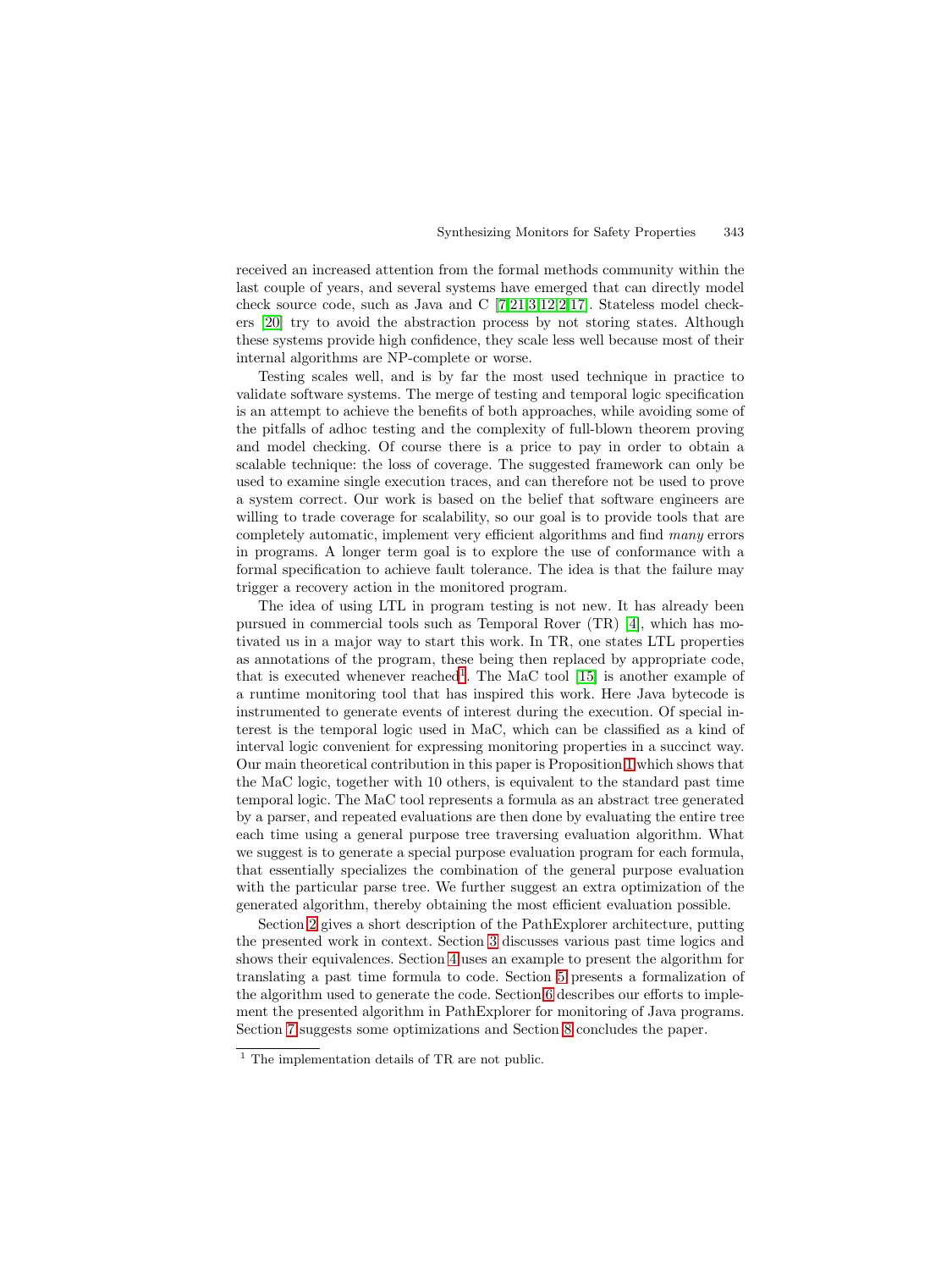# <span id="page-2-0"></span>**2 The PathExplorer Architecture**

PathExplorer, PAX, is a flexible environment for monitoring and analyzing program executions. A program (or a set of programs) to be monitored, is supposed to be instrumented to emit execution events to an observer, which then examines the events and checks that they satisfy certain user-given constraints. The constraints can be of different kinds and defined in different languages. Each kind of constraint is represented by a rule. Such a rule in principle implements a particular logic or program analysis algorithm. Currently there are rules for checking deadlock potentials, datarace potentials, and for checking temporal logic formulae in different logics. Amongst the latter, several rules have been implemented for checking future time temporal logic, and the work presented in this paper is the basis for a rule for checking past time logic formulae. In general, the user can program new rules and in this way extend PAX in an easy way.

The system is defined in a component-based way, based on a dataflow view, where components are put together using a "pipeline" operator. The dataflow between any two components is a stream of events in simple text format, without any apriori assumptions about the format of the events; the receiving component just ignores events it cannot recognize. This simplifies composition and allows for components to be written in different languages and in particular to define observers of arbitrary systems, programmed in a variety of programming languages. This latter fact is important at NASA since several systems are written in a mixture of C,C++ and Java.

The central component of the PAX system is a so-called dispatcher. The dispatcher receives events from the executing program or system and then retransmits the event stream to each of the rules. Each rule is running in its own process with one input pipe, only dealing with events that are relevant to the rule. For this purpose each rule is equipped with an event parser. The dispatcher takes as input a configuration script,which specifies from where to read the program execution events, and then a list of commands - a command for each rule that starts the rule in a process.

The program or system to be observed must be instrumented to emit execution events to the dispatcher. We have currently implemented an automated instrumentation module for Java bytecode using the Java bytecode engineering tool JTrek [\[14\]](#page-14-0). Given information about what kind of events to be emitted, this module instruments the bytecode by inserting extra code for emitting events. Typically, for temporal logic monitoring, one specifies what variables to be observed and in particular what predicates over these variables. The code will then be instrumented to emit changes in these predicates, more specifically toggles in atomic propositions corresponding to these predicates. The instrumentation module together with PathExplorer is called Java PathExplorer (JPAX).

# **3 Finite Trace Linear Temporal Logic**

We briefly remind the reader the basic notions of finite trace linear past time temporal logic, and also establish some conventions and introduce some opera-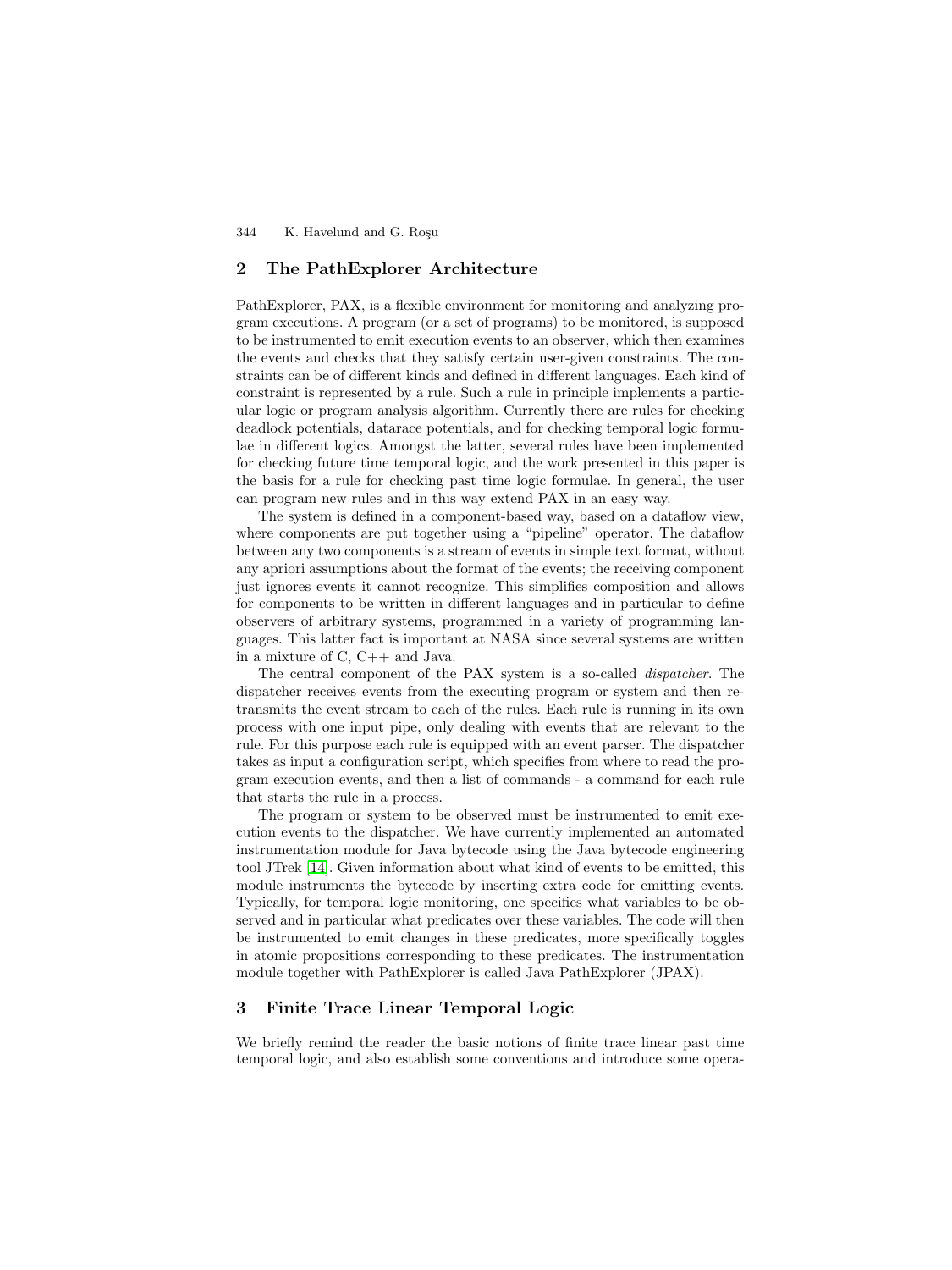tors that we found particularly useful for runtime monitoring. Syntactically, we allow the following formulae, where  $A$  is a set of "atomic propositions":

| $F ::= true   false   A   \neg F   F op F$                     | Propositional operators      |
|----------------------------------------------------------------|------------------------------|
| $\circ F \circ F \circ F$ $\Box F \circ F \circ F$ $F \circ F$ | Standard past time operators |
| $\uparrow F \downarrow F \mid [F, F]_s \mid [F, F]_w$          | Monitoring operators         |

The propositional binary operators,  $op$ , are the standard ones, and ∘F should be read "previously  $F$ ",  $\Phi F$  "eventually in the past  $F$ ",  $\Box F$  "always in the past  $F$ ",  $F_1$   $S_s$   $F_2$  " $F_1$  strong since  $F_2$ ",  $F_1$   $S_w$   $F_2$  " $F_1$  weak since  $F_2$ ",  $\uparrow$   $F$  "start  $F$ ",  $\downarrow$  F "end F", and  $[F_1, F_2]$  "interval  $F_1, F_2$ ".

We regard a trace as a finite sequence of abstract states. In practice, these states are generated by events emitted by the program that we want to observe. Such events could indicate when variables are changed or when locks are acquired or released. If s is a state and a is an atomic proposition then  $a(s)$  is true if and only if a holds in the state s. If  $t = s_1 s_2 \dots s_n$  is a trace then we let  $t_i$  denote the trace  $s_1s_2...s_i$  for each  $1 \leq i \leq n$ . Then the semantics of these operators is:

 $t \models true$  is always true,  $t \models false$  is always false,  $t \models a$  iff  $a(s_n)$  holds,  $t \models \neg F$  iff it is not the case that  $t \models F$ ,  $t = F_1$  op  $F_2$  iff  $t = F_1$  and/or/implies/iff  $t = F_2$ , when op is  $\land/\lor/\rightarrow/\leftrightarrow$ ,  $t \models \circ F$  $\ell' \models F$ , where  $t' = t_{n-1}$  if  $n > 1$  and  $t' = t$  if  $n = 1$ ,  $t \models \Phi F$  iff  $t_i \models F$  for some  $1 \leq i \leq n$ ,  $t \models \Box F$  iff  $t_i \models F$  for all  $1 \leq i \leq n$ ,  $t \models F_1 \mathcal{S}_s F_2$  iff  $t_j \models F_2$  for some  $1 \leq j \leq n$  and  $t_i \models F_1$  for all  $j < i \leq n$ ,  $t \models F_1 \mathcal{S}_w F_2$  iff  $t \models F_1 \mathcal{S}_s F_2$  or  $t \models \Box F_1$ ,  $t \models \uparrow F$  iff  $t \models F$  and it is not the case that  $t \models \circ F$ ,  $t \models \downarrow F$  iff  $t \models \circ F$  and it is not the case that  $t \models F$ ,  $t = [F_1, F_2]$  if  $t_j \models F_1$  for some  $1 \leq j \leq n$  and  $t_i \not\models F_2$  for all  $j \leq i \leq n$ ,  $t \models [F_1, F_2)_w$  iff  $t \models [F_1, F_2)_s$  or  $t \models \Box \neg F_2$ .

Notice the special semantics of the operator "previously " on a trace of one state:  $s \models \circ F$  iff  $s \models F$ . This is consistent with the view that a trace consisting of exactly one state s is considered like a stationary infinite trace containing only the state s. We adopted this view because of intuitions related to monitoring. One can start monitoring a process potentially at any moment, so the first state in the trace might be different from the initial state of the monitored process. We think that the "best guess" one can have w.r.t. the past of the monitored program is that it was stationary. Alternatively, one could consider that  $\circ F$ is false on a trace of one state for any atomic proposition  $F$ , but we find this semantics inconvenient because some atomic propositions may be related, such as, for example, a proposition "gate-up" and a proposition "gate-down".

The non-standard operators  $\uparrow$ ,  $\downarrow$ ,  $\left[ \frac{1}{2}, \frac{1}{2} \right]$ , and  $\left[ \frac{1}{2}, \frac{1}{2} \right]$  were inspired by work in runtime verification in [\[15\]](#page-14-0). We found them often more intuitive and compact than the usual past time operators in specifying runtime requirements.  $\uparrow$  F is true if and only if F starts to be true in the current state,  $\downarrow$  F is true if and only if F ends to be true in the current state, and  $[F_1, F_2]_s$  is true if and only if  $F_2$  was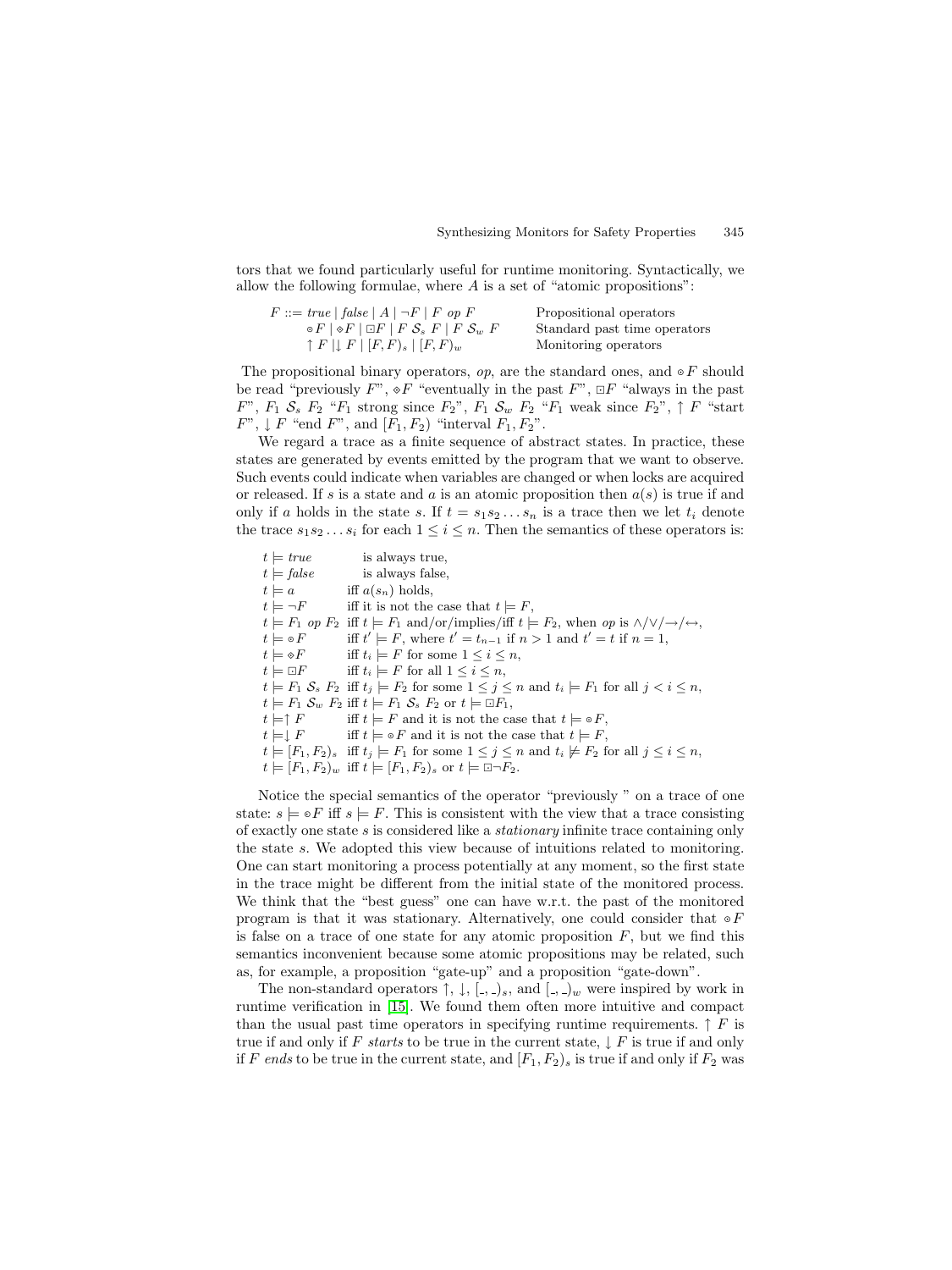<span id="page-4-0"></span>never true since the last time  $F_1$  was observed to be true, including the state when  $F_1$  was true; the interval operator, like the "since" operator, has both a strong and a weak version. For example, if START and Down are predicates on the state of a web server to be monitored, say for the last 24 hours, then  $[S<sub>TART</sub>, Down)$ <sub>s</sub> is a property stating that the server was rebooted recently and since then it was not down, while  $[\text{START}, \text{Down}]_w$  says that the server was not unexpectedly down recently, meaning that it was either not down at all recently or it was rebooted and since then it was not down.

What makes past time temporal logic such a good candidate for dynamic programming is its recursive nature: the satisfaction relation for a formula can be calculated along the execution trace looking only one step backwards:

 $t \models \Phi F$  iff  $t \models F$  or  $(n > 1 \text{ and } t_{n-1} \models \Phi F)$ ,  $t \models \Box F$  iff  $t \models F$  and  $(n > 1$  implies  $t_{n-1} \models \Box F$ ,  $t \models F_1 \mathcal{S}_s F_2$  iff  $t \models F_2$  or  $(n > 1 \text{ and } t \models F_1 \text{ and } t_{n-1} \models F_1 \mathcal{S}_s F_2$ ,  $t \models F_1 \mathcal{S}_w F_2$  iff  $t \models F_2$  or  $(t \models F_1 \text{ and } (n > 1 \text{ implies } t_{n-1} \models F_1 \mathcal{S}_s F_2)),$  $t \models [F_1, F_2)_s$  iff  $t \not\models F_2$  and  $(t \models F_1 \text{ or } (n > 1 \text{ and } t_{n-1} \models [F_1, F_2)_s)),$  $t = [F_1, F_2)_w$  iff  $t \not\models F_2$  and  $(t \models F_1 \text{ or } (n > 1 \text{ implies } t_{n-1} \models [F_1, F_2)_w]).$ 

We call the past time temporal logic presented above *ptLTL*. There is a tendency among logicians to minimize the number of operators in a given logic. For example, it is known that two operators are sufficient in propositional calculus, and two more ("next" and "until") are needed for future time temporal logics. There are also various ways to minimize ptLTL. Let  $ptLTL|_{Ops}$  be the restriction of  $ptLTL$  to propositional operators plus the operations in  $Ops$ . Then

**Proposition 1.** The 12 logics<sup>2</sup> ptLTL[<sub>{☉</sub>,S<sub>s</sub>}</sub>, ptLTL[<sub>{☉</sub>,S<sub>w</sub>}, ptLTL[<sub>{☉</sub>,[<sub>8</sub>}, and  $ptLTL$   $\upharpoonright_{\{\circ,\downarrow\omega\}}$ ,  $ptLTL$   $\upharpoonright_{\{\uparrow,\mathcal{S}_s\}}$ ,  $ptLTL$   $\upharpoonright_{\{\uparrow,\mathcal{S}_w\}}$ ,  $ptLTL$   $\upharpoonright_{\{\uparrow,\downarrow\}_s\}}$ ,  $ptLTL$   $\upharpoonright_{\{\uparrow,\downarrow\}_w\}}$ , and  $ptLTL_{\{1, S_s\}}$ ,  $ptLTL_{\{1, S_w\}}$ ,  $ptLTL_{\{1, [0_s\}}$ ,  $ptLTL_{\{1, [0_w\}}$ , are all equivalent.

Proof. The equivalences follow by the following easy to check properties:

$$
\begin{aligned}\n&\Phi F = \text{true } \mathcal{S}_s \ F \\
&\text{E} F = \neg \Phi \neg F \\
F_1 \mathcal{S}_w \ F_2 = (\boxminus F_1) \lor (F_1 \mathcal{S}_s \ F_2) \\
&\text{E} F = F \mathcal{S}_w \ \text{false} \\
&\Rightarrow F = \neg \boxminus \neg F \\
F_1 \mathcal{S}_s \ F_2 = (\Phi F_2) \land (F_1 \mathcal{S}_w \ F_2) \\
&\Rightarrow F = \neg F \land \neg F \\
&\downarrow F = F \land \neg \text{B} F \\
&\downarrow F = \neg F \land \Phi F \\
[F_1, F_2)_s = \neg F_2 \land ((\Phi \neg F_2) \mathcal{S}_s \ F_1) \\
&\downarrow F = \uparrow \neg F \\
&\uparrow F = \downarrow \neg F \\
&\uparrow F = \downarrow \neg F \\
[F_1, F_2)_w = (\boxminus \neg F_2) \lor [F_1, F_2)_s \\
&\hbox{E} F = (F \rightarrow \neg \uparrow F) \land (\neg F \rightarrow \downarrow F) \\
F_1 \mathcal{S}_s \ F_2 = F_2 \lor [\Phi F_2, \neg F_1)_s\n\end{aligned}
$$

 $2$  The first two are known in the literature [\[16\]](#page-14-0).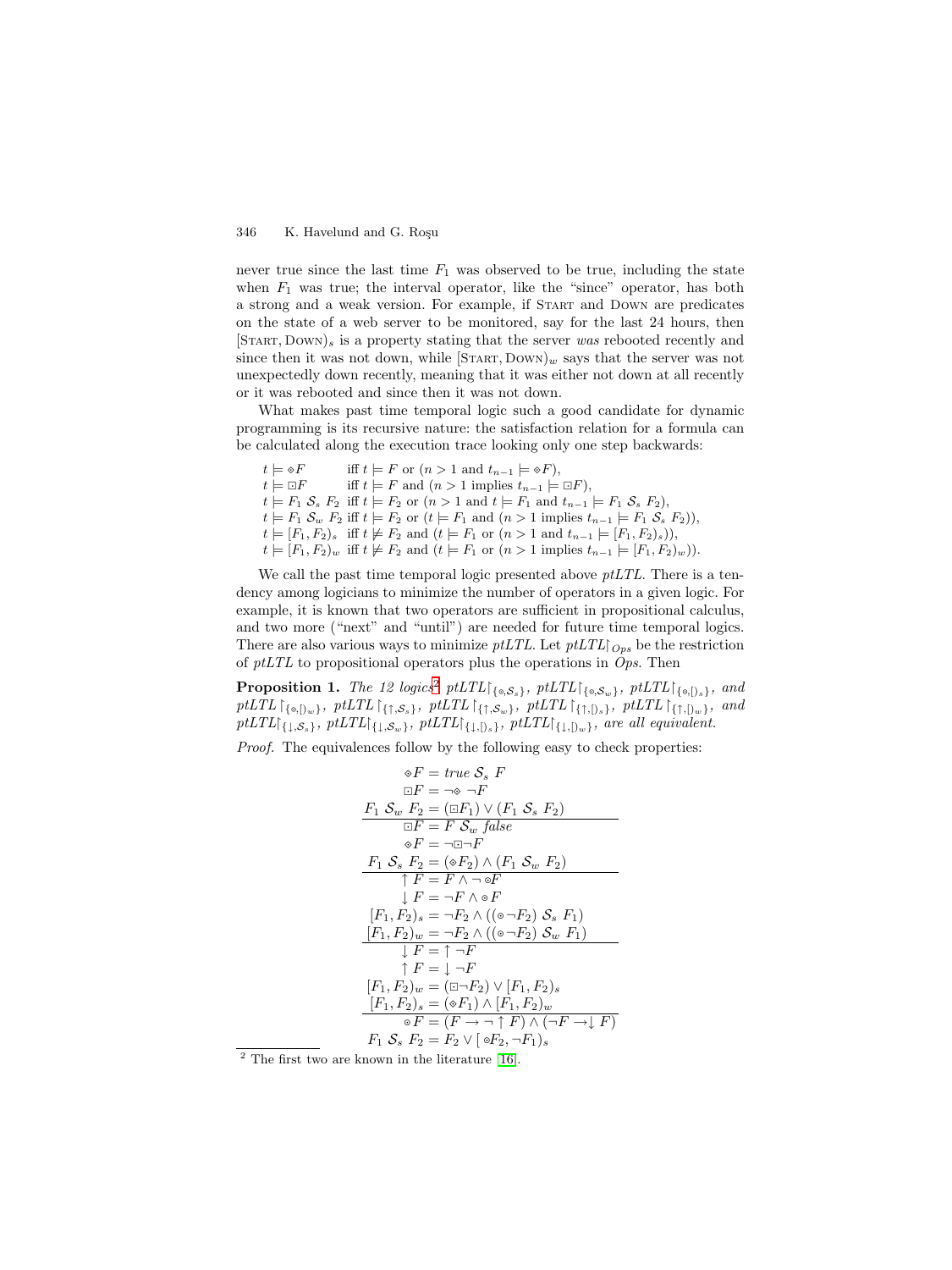<span id="page-5-0"></span>For example, the definition of  $\circ F$  in terms of  $\uparrow F$  and  $\downarrow F$  says that in order to find out the value of a formula  $F$  in the previous state it suffices to look at the value of the formula in the current state and then,if it is true then look if the formula just started to be true or else look if the formula just ended to be true.

Unlike in theoretical research, in practical monitoring of programs we want to have as many temporal operators as possible available and *not* to automatically translate them into a reduced kernel set. The reason is twofold. On the one hand, the more operators are available, the more succinct and natural the task of writing requirement specifications. On the other hand,as seen later in the paper, additional memory is needed for each temporal operator, so we want to keep the formulae as concise as possible.

### **4 The AlgorithmIllustrated by an Example**

In this section we show via an example how to generate dynamic programming code for a concrete  $ptLTL$ -formula. We think that this example would practically be sufficient for the reader to foresee our general algorithm presented in the next section. Let  $\uparrow p \rightarrow [q, \downarrow (r \vee s)]_s$  be the *ptLTL*-formula that we want to generate code for. The formula states: "whenever  $p$  becomes true, then  $q$  has been true in the past, and since then we have not yet seen the end of  $r$  or  $s$ ". The code translation depends on an enumeration of the subformulae of the formula that satisfies the enumeration invariant: any formula has an enumeration number smaller than the numbers of all its subformulae. Let  $\varphi_0, \varphi_1, ..., \varphi_8$  be such an enumeration:

 $\varphi_0 = \uparrow p \rightarrow [q, \downarrow (r \vee s))_s,$  $\varphi_1 = \uparrow p,$  $\varphi_2 = p$ ,  $\varphi_3 = [q, \downarrow (r \vee s))_s,$  $\varphi_4 = q,$  $\varphi_5 = \downarrow (r \vee s),$  $\varphi_6 = r \vee s$ ,  $\varphi_7 = r$ ,  $\varphi_8 = s.$ 

Note that the formulae have here been enumerated in a post-order fashion. One could have chosen a breadth-first order, or any other enumeration, as long as the enumeration invariant is true.

The input to the generated program will be a finite trace  $t = e_1e_2...e_n$  of  $n$  events. The generated program will maintain a state via a function  $update$ : **State**  $\times$  *Event*  $\rightarrow$  **State**, which updates the state with a given event.

In order to illustrate the dynamic programming aspect of the solution, one can imagine recursively defining a matrix  $s[1..n, 0..8]$  of boolean values  $\{0, 1\}$ , with the meaning that  $s[i, j] = 1$  iff  $t_i \models \varphi_j$ . This would be the standard way of regarding the above satisfaction problem as a dynamic programming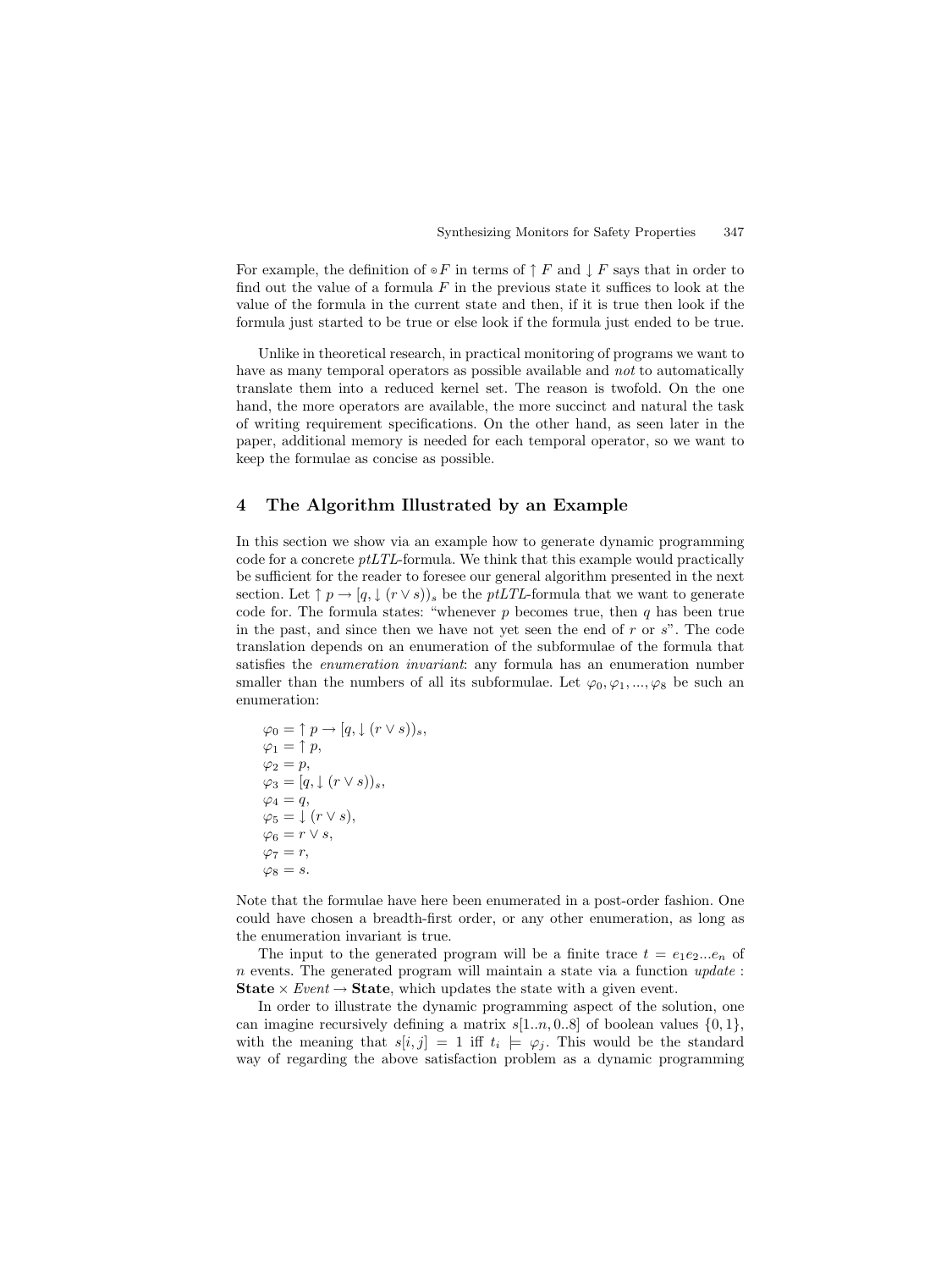problem. An important observation is, however, that, like in many other dynamic programming algorithms, one doesn't have to store all the table  $s[1..n, 0..8]$ , which would be quite large in practice; in this case, one needs only  $s[i, 0..8]$  and  $s[i - 1, 0..8]$ , which we'll write  $now[0..8]$  and  $pre[0..8]$  from now on, respectively. It is now only a relatively simple exercise to write up the following algorithm for checking the above formula on a finite trace:

```
State state \leftarrow \{\};bit pre[0..8];
bit now[0..8];
INPUT: trace t = e_1e_2...e_n;/* Initialization of state and pre */
sitate \leftarrow update(state, e_1);pre[8] \leftarrow s(state);pre[7] \leftarrow r(state);pre[6] \leftarrow pre[7] or pre[8];
pre[5] \leftarrow false;
pre[4] \leftarrow q(state);pre[3] \leftarrow pre[4] and not pre[5];
pre[2] \leftarrow p(state);\textit{pre}[1] \leftarrow \textbf{false};pre[0] \leftarrow not \ pre[1] \ or \ pre[3];/* Event interpretation loop */
for i = 2 to n do \{state \leftarrow update(state, e_i);now[8] \leftarrow s(state);now [7] \leftarrow r(state);now[6] \leftarrow now[7] or now[8];now[5] \leftarrow not \; now[6] \; and \; pre[6];now[4] \leftarrow q(state);now[3] \leftarrow (pre[3] \text{ or } now[4]) \text{ and not } now[5];now[2] \leftarrow p(state);now[1] \leftarrow now[2] and not pre[2];
      now[0] \leftarrow not \; now[1] \; or \; now[3];if \text{now}[0] = 0 then output(\text{``property violated''};pre \leftarrow now;};
```
In the following we explain the generated program.

**Declarations.** Initially a state is declared. This will be updated as the input event list is processed. Next, the two arrays  $pre$  and  $now$  are declared. The  $pre$  array will contain values of all subformulae in the previous state, while now will contain the value of all subformulae in the current state. The trace of events is then input. Such an event list can be read from a file generated from a program execution, or alternatively the events can be input on-the-fly one by one when generated, without storing them in a file first. The latter solution is in fact the one implemented in PAX, where the observer runs in parallel with the executing program.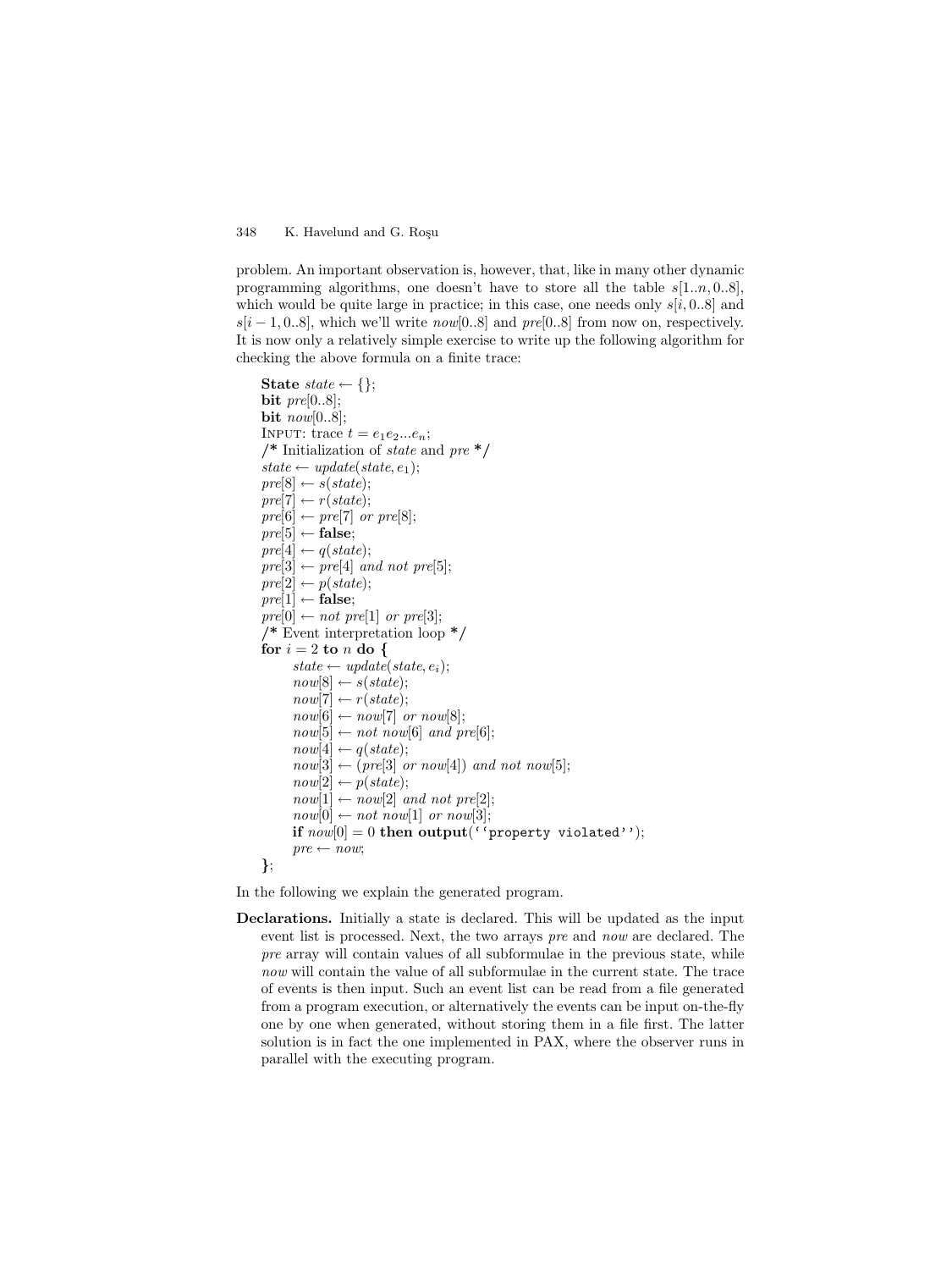- <span id="page-7-0"></span>**Initialization.** The initialization phase consists of initializing the *state* variable and the *pre* array. The first event  $e_1$  of the event list is used to initialize the state variable. The pre array is initialized by evaluating all subformulae bottom up, starting with highest formula numbers, and assigning these values to the corresponding elements of the *pre* array; hence, for any  $i \in \{0...8\}$ pre[i] is assigned the initial value of formula  $\varphi_i$ . The pre array is initialized in such a way as to maintain the view that the initial state is supposed stationary before monitoring is started. This in particular means that  $\uparrow p$ is false, as well as is  $\downarrow$  ( $r \vee s$ ), since there is no change in state (indices 1 and 5). The interval operator has the obvious initial interpretation: the first argument must be true and the second false for the formula to be true (index 3). Propositions are true if they hold in the initial state (indices 2,4,7 and 8), and boolean operators are interpreted the standard way (indices 0, 6).
- **Event Loop.** The main evaluation loop goes through the event trace, starting from the second event. For each such event, the state is updated, followed by assignments to the now array in a bottom-up fashion similar to the initialization of the pre array: the array elements are assigned values from higher index values to lower index values, corresponding to the values of the corresponding subformulae. Propositional boolean operators are interpreted the standard way (indices 0 and 6). The formula  $\uparrow p$  is true if p is true now and not true in the previous state (index 1). Similarly with the formula  $\downarrow$  ( $r \vee s$ ) (index 5). The formula  $[q, \downarrow (r \vee s)]_s$  is true if either the formula was true in the previous state, or q is true in the current state, and in addition  $\downarrow (r \vee s)$ is not true in the current state (index 3). At the end of the loop an error message is issued if  $now[0]$ , the value of the whole formula, has the value 0 in the current state. Finally, the entire now array is copied into pre.

Given a fixed  $ptLTL$  formula, the analysis of this algorithm is straightforward. Its time complexity is  $\Theta(n)$  where n is the length of the input trace, the constant being given by the size of the *ptLTL* formula. The memory required is constant, since the length of the two arrays is the size of the  $ptLTL$  formula. However, one may want to also include the size of the formula, say  $m$ , into the analysis; then the time complexity is obviously  $\Theta(n \cdot m)$  while the memory required is  $2 \cdot (m+1)$  bits. The authors think that it's hard to find an algorithm running faster than the above in practical situations, though some slight optimizations can be imagined (see Section [7\)](#page-11-0).

### **5 The AlgorithmFormalized**

We now formally describe our algorithm that synthesizes a dynamic programming algorithm from a ptLTL-formula. It takes as input a formula and generates a program as the one above, containing a "for" loop which traverses the trace of events,while validating or invalidating the formula. To keep the presentation simple, we only show the code for  $ptLTL$  $\{\uparrow,\downarrow,\downarrow,\downarrow\}$  formulae. The generated program is printed using the function **output**,which is overloaded to take one or more text parameters which are concatenated in the output.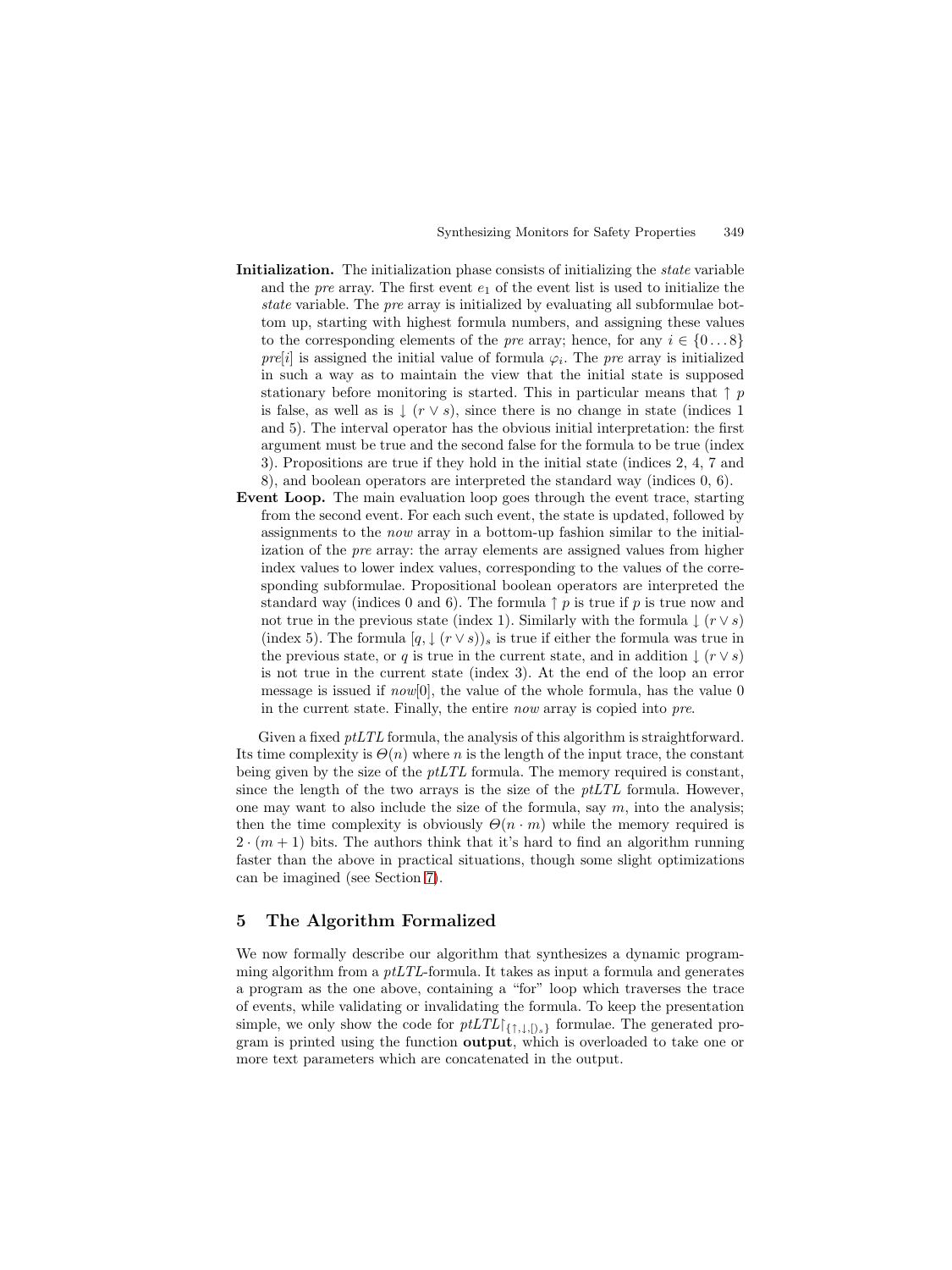```
INPUT: past time LTL formula \varphilet \varphi_0, \varphi_1, ..., \varphi_m be the subformulae of \varphi;
output("State state \leftarrow \{\};");
output("bit pre[0..m];");
output("bit now[0..m];");
output("INPUT: trace t = e_1e_2...e_n;");
output("/* Initialization of state and pre */");
output("state \leftarrow update(state, e_1);");
for j = m downto 0 do \{output(" pre[", j, "\leftarrow"] \leftarrow "\right);if \varphi_j is a variable then output(\varphi_j, \text{``(state)}; \text{''});
       if \varphi_j is true then output("true;");
       if \varphi_j is false then output("false;");
       \textbf{if}~ \varphi_j = \neg \varphi_{j'} \textbf{ then } \textbf{output}("not~ pre[",j', "";");\textbf{if}~ \varphi_j = \varphi_{j_1} ~ ~op~ \varphi_{j_2} ~ \textbf{then} ~\textbf{output}(``pre[",j_1, "] ~ op~ pre[",j_2, "];");\textbf{if}~ \varphi_j = [\varphi_{j_1}, \varphi_{j_2})_s \textbf{ then } \textbf{output}(``pre[",j_1, "] \textbf{ and } not \textbf{ } pre[", j_2, "];");if \varphi_j = \uparrow \varphi_{j'} then output("false;");
       if \varphi_j = \downarrow \varphi_{j'} then output("false;");
};
output("/* Event interpretation loop */");
output("for i = 2 to n do \{");
for j = m downto 0 do {
       output(" now[", j, "] \leftarrow ");if \varphi_j is a variable then output(\varphi_j, \mathcal{C}_{\mathit{state}});");
       if \varphi_i is true then output("true;");
       if \varphi_j is false then output("false;");
       if \varphi_j = \neg \varphi_{j'} then output("not now[",j', "];");
       \textbf{if} \;\varphi_j = \varphi_{j_1} \;\textit{op} \;\varphi_{j_2} \;\textbf{then} \;\textbf{output}(``now[",j_1, "] \;\textit{op} \;now[",j_2, "];");if \varphi_j = [\varphi_{j_1}, \varphi_{j_2}]_s then
              output("(pre[", j, "] or now[",j<sub>1</sub>, "]) and not now[", j<sub>2</sub>, "];");
       if \varphi_i = \uparrow \varphi_{i'} then
              output("now[", j', "] and not pre[", j', "];");
       if \varphi_i = \downarrow \varphi_{i'} then
              output("not now[", j', "] and pre[", j', "];");
};
output(" if now[0] = 0 then output(''property violated'');");<br>
output(" pre \leftarrow now;");
                     pre \leftarrow now; "output("}");
```
where *op* is any propositional connective. Since we have already given a detailed explanation of the example in the previous section, we shall only give a very brief description of the algorithm.

The formula should be first visited top down to assign increasing numbers to subformulae as they are visited. Let  $\varphi_0, \varphi_1, ..., \varphi_m$  be the list of all subformulae. Because of the recursive nature of  $ptLTL$ , this step insures us that the truth value of  $t_i \models \varphi_j$  can be completely determined from the truth values of  $t_i \models \varphi_{j'}$ for all  $j < j' \le m$  and the truth values of  $t_{i-1}$   $\models \varphi_{j'}$  for all  $j \le j' \le m$ .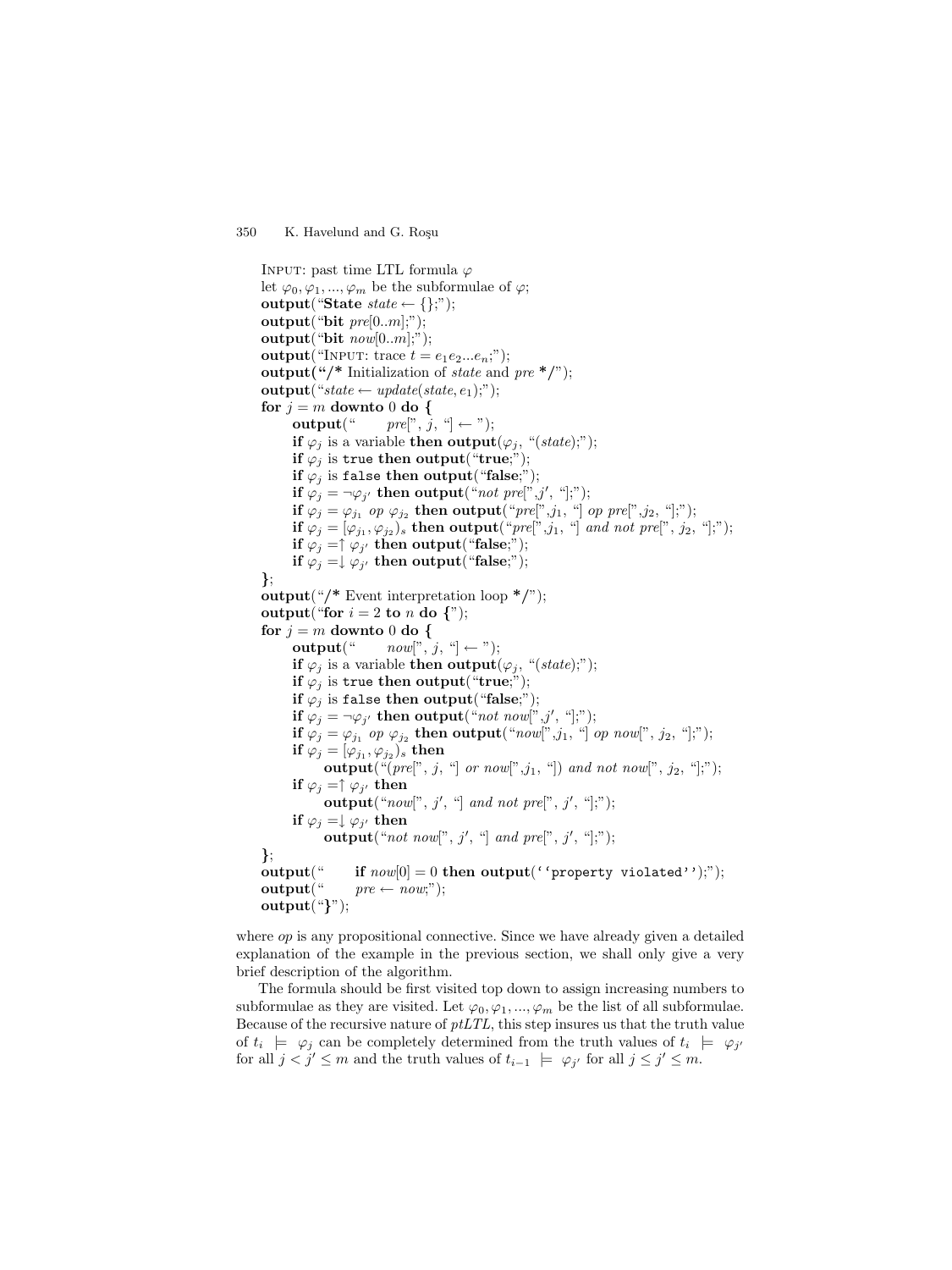<span id="page-9-0"></span>Before we generate the main loop,we should first generate code for initializing the array  $pre[0..m]$ , basically giving it the truth values of the subformulae on the initial state, conceptually being an infinite trace with repeated occurrences of the initial state. After that, the generated main event loop will process the events. The loop body will update/calculate the array now and in the end will move it into the array  $pre$  to serve as basis for the next iteration. After each iteration  $i$ , *now*[0] tells whether the formula is validated by the trace  $e_1e_2...e_i$ .

Since the formula enumeration procedure is linear, the algorithm synthesizes a dynamic programming algorithm from an ptLTL formula in linear time with the size of the formula. The boolean operations used above are usually very efficiently implemented on any microprocessor and the arrays of bits pre and  $now$  are small enough to be kept in cache. Moreover, the dependencies between instructions in the generated "for" loop are simple to analyze, so a reasonable compiler can easily unfold or/and parallelize it to take advantage of machine's resources. Consequently, the generated code is expected to run very fast. Later we shall illustrate how such an optimization can be part of the translation algorithm.

### **6 Implementation of Offline and Inline Monitoring**

In this section we briefly describe our efforts to implement in PathExplorer the above described algorithm to create monitors for observing the execution of Java programs. We present two approaches that we have pursued. In the first off-line approach we create a monitor that runs in parallel with the executing program, potentially on a different computer, receiving events from the running program, and checking on-the-fly that the formulae are satisfied. In this approach the formulae to be checked are given in a separate specification. In the second inline approach, formulae are written as comments in the program text, and are then expanded into Java code that is inserted after the comments.

### **6.1 Offline Monitoring**

The code generator for off-line monitoring has been written in Java, using JavaCC [\[13\]](#page-14-0), an environment for writing parsers and for generating and manipulating abstract syntax trees. The input to the code generator is a specification given in a file separate from the program. The specification for our example looks as follows (the default interpretation of intervals is "strong"):

```
specification Example is
 P = start(p) \rightarrow [q, end(r|s));end
```
Several named formulae can be listed; here we have only included one, named P. The translator reads this specification and generates a single Java class, called Formulae, which contains all the machinery for evaluating all the formulae (in this case one) in the specification. This class must then be compiled and instantiated as part of the monitor. The class contains an evaluate() method which is applied after each state change and which will evaluate all the formulae. The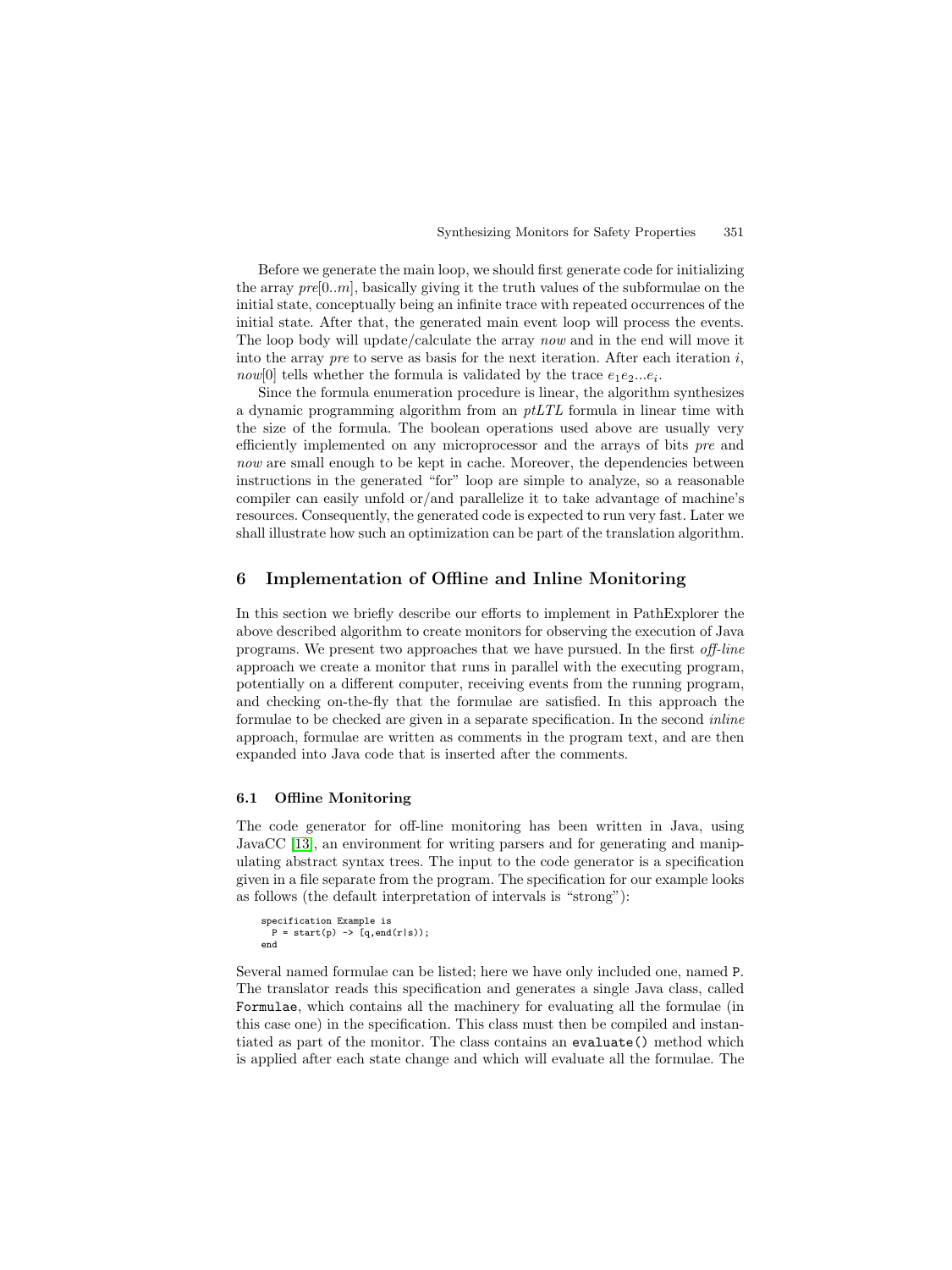class constructor takes as parameter a reference to the object that represents the state such that any updates to the states by the monitor based on received events can be seen by the evaluate() method. The generated Formulae class for the above specification looks as follows:

```
class Formulae{
  abstract class Formula{<br>protected String name;
                                protected State state;
    protected boolean[] pre; protected boolean[] now;
    public Formula(String name,State state){
this.name = name; this.state = state;
    }
    public String getName(){return name;}
    public abstract boolean evaluate();
  }
  private List formulae = new ArrayList();
  public void evaluate(){
    Iterator it = formulae.iterator();
    while(it.hasNext()){
      Formula formula = (Formula)it.next();
      if(!formula.evaluate()){
        System.out.println("Property " + formula.getName() + " violated");
  }}}
  class Formula_P extends Formula{
    public boolean evaluate(){
      now [8] = state.holds("s");now [7] = state.holds("r");now [6] = now [7] || now [8];now [5] = 'now [6] & & pre[6];
      now [4] = state.holds("q");
      now[3] = (pre[3] || now[4]) && !now[5];
      now[2] = state.holds("p");
      now[1] = now[2] & & !pre[2];
      now[0] = 'now[1] || now[3];System.arraycopy(now,0,pre,0,9);
return now[0];
    }
    public Formula_P(State state){
      super("P",state);
      pre = new boolean[9]; now = new boolean[9];
      pre[8] = state.holds("s");pre[7] = state.holds("r");pre[6] = pre[7] || pre[8];
pre[5] = false;
      pre[4] = state.holds("q");
      pre[3] = pre[4] && !pre[5];pre[2] = state.holds("p");
       pre[1] = false;
pre[0] = !pre[1] || pre[3];
    }
  }
  public Formulae(State state){
    formulae.add(new Formula_P(state));
  }
}
```
The class contains an inner abstract<sup>3</sup> class  $\text{Formula}$  and, in the general case, an inner class Formula X extending the Formula class for each formula in the specification, where X is the formula's name. In our case there is one such Formula P class. The abstract Formula class declares the pre and now arrays, without giving

<sup>&</sup>lt;sup>3</sup> An abstract class is a class where some methods are abstract, by having no body. Implementations for these methods will be provided in extending subclasses.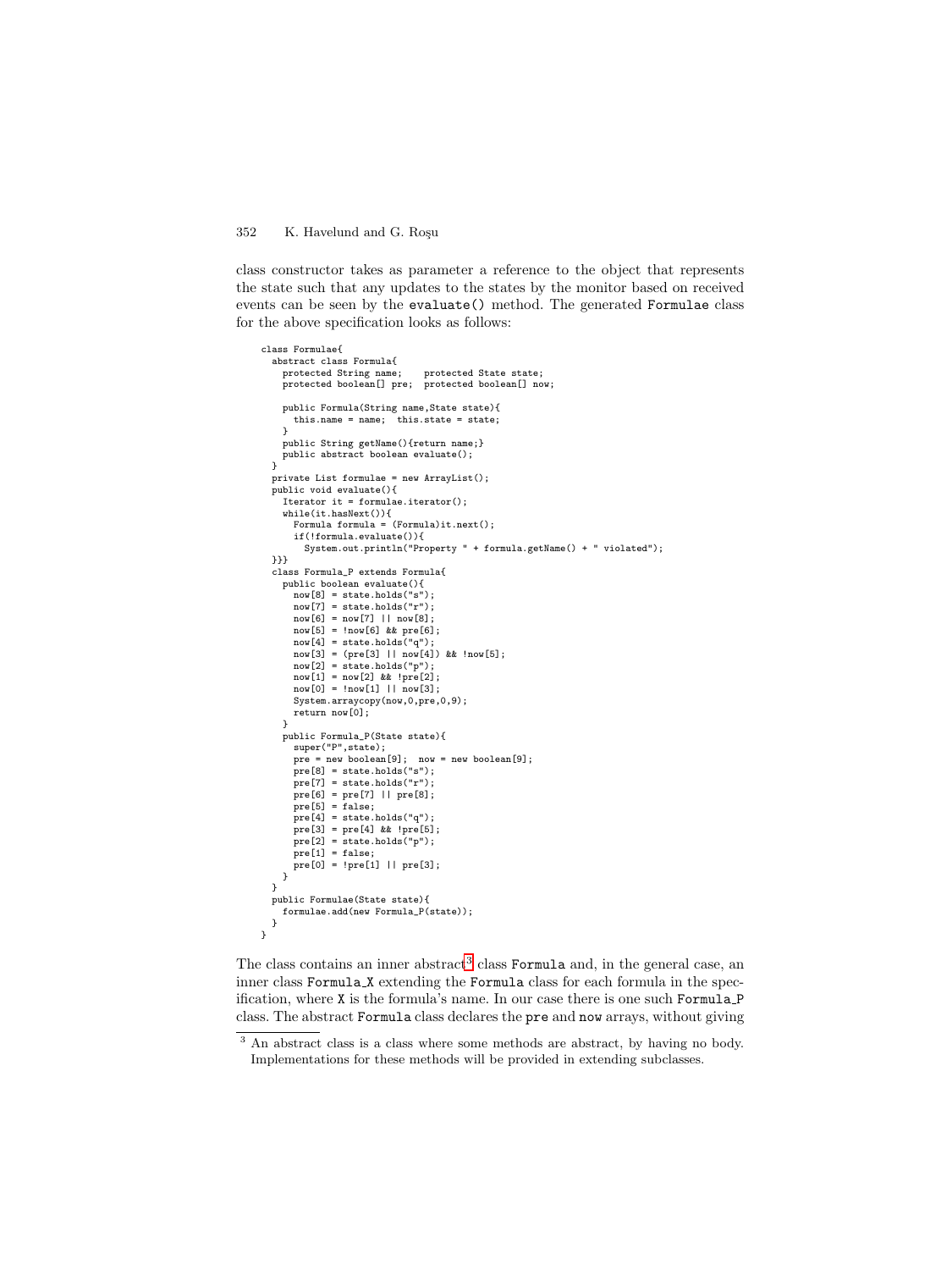<span id="page-11-0"></span>them any size, since this is formula specific. An abstract evaluate method is also declared. The class Formula P contains the real definition of this evaluate() method. The constructor for this class in addition initializes the sizes of pre and now depending on the size of the formula, and also initializes the pre array.

In order to handle the general case where several formulae occur in the specification, and hence many Formula X classes are defined, we need to create instances for all these classes and store them in some data structure where they can be accessed by the outermost evaluate() method. The formulae list variable is initialized to contain all these instances when the constructor of the Formulae class is called. The outermost evaluate () method, each time called, goes through this list and calls evaluate() on each single formula object.

#### **6.2 Inline Monitoring**

The general architecture of PAX was mainly designed for offline monitoring in order to accommodate applications where the source code is not available or where the monitored process is not even a program, but some kind of physical device. However, it is often the case that the source code of an application is available and that one is willing to accept extra code for testing purposes. Inline monitoring has actually higher precision because one knows exactly where an event was emitted in the execution of the program. Moreover, one can even throw exceptions when a safety property is violated, like in Temporal Rover [\[4\]](#page-13-0), so the running program has the possibility to recover from an erroneous execution or to guide its execution in order to avoid undesired behaviors.

In order to provide support for inline monitoring, we developed some simple scripts that replace temporal annotations in Java source code by actual monitoring code, which throws an exception when the formula is violated. In  $[5]$  we show an example of expanded code for future time LTL. We have not implemented the script to automatically expand past time LTL formulae yet, but the expanded code would essentially look like the body of the method evaluate() above. The "for" loop and the update of the state in the generic algorithm in Section [4](#page-5-0) are not needed anymore because the atomic predicates use directly the current state of the program when the expanded code is reached during the execution.

It is inline monitoring that motivated us to optimize the generated code as much as possible. Since the running program and the monitor are a single process now, the time needed to execute the monitoring code can significantly influence the otherwise normal execution of the monitored program.

# **7 Optimizing the Generated Code**

The generated code presented in Section [4](#page-5-0) is not optimal. Even though a smart compiler can in principle generate good machine code from it, it is still worth exploring ways to synthesize directly optimized code especially because there are some attributes that are specific to the runtime observer which a compiler cannot take into consideration.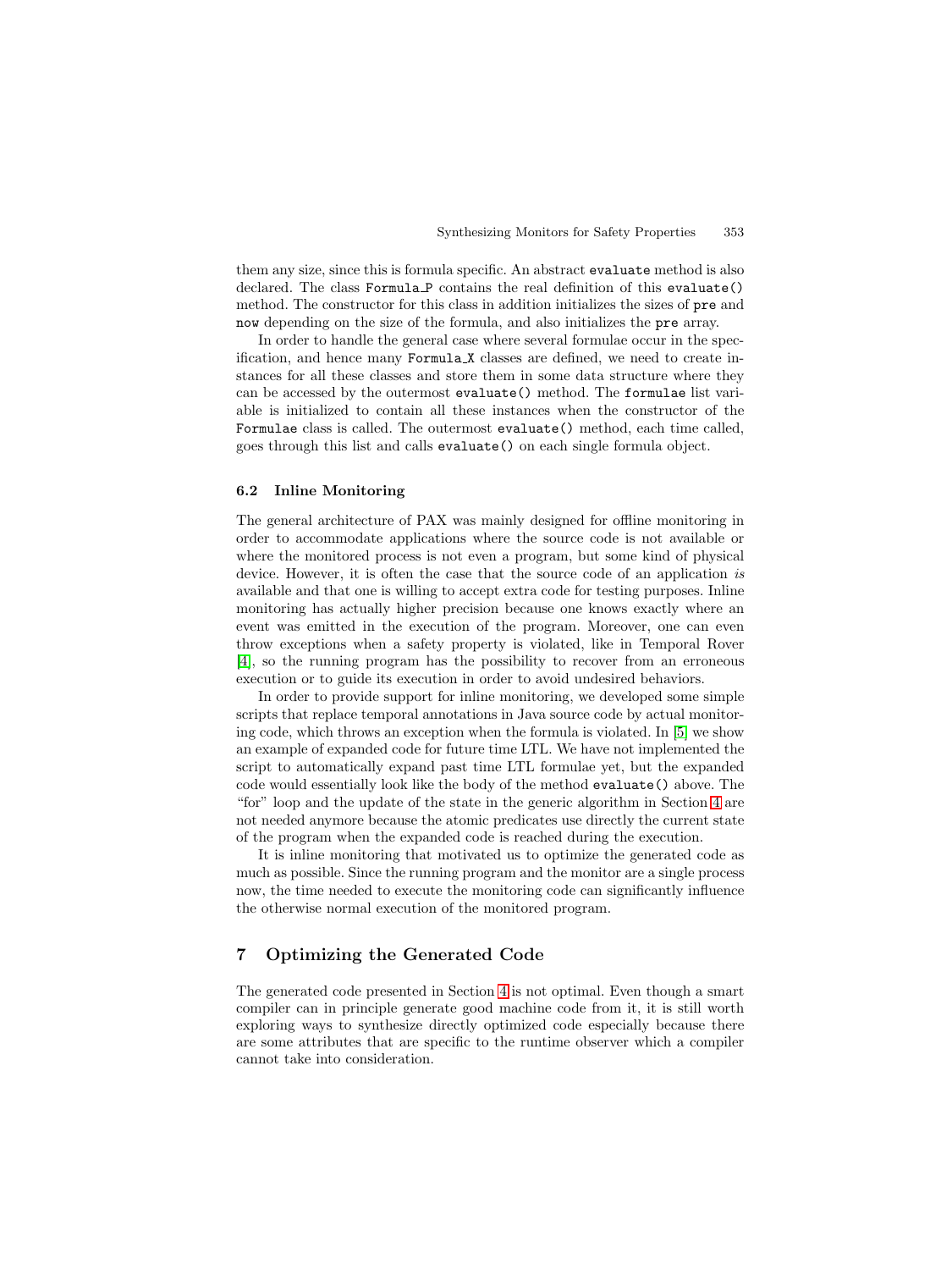A first observation is that not all the bits in  $pre$  are needed, but only those which are used at the next iteration, namely  $2, 3$ , and 6. Therefore, only a bit per temporal operator is needed, thereby reducing significantly the memory required by the generated algorithm. Then the body of the generated "for" loop becomes after (blind) substitution (we don't consider the initialization code here):

> $state \leftarrow update(state, e_i)$  $now[3] \leftarrow r(state)$  or  $s(state)$  $now[2] \leftarrow (pre[2] \text{ or } q(state)) \text{ and not } (not \; now[3] \text{ and } pre[3])$  $now[1] \leftarrow p(state)$ **if**  $((not (now[1] and not pre[1]) or now[2]) = 0)$ **then output**(''property violated'');

which can be further optimized by boolean simplifications:

 $state \leftarrow update(state, e_i)$  $now[3] \leftarrow r(state)$  or  $s(state)$  $now[2] \leftarrow (pre[2] \text{ or } q(state)) \text{ and } (now[3] \text{ or } not \text{ pre}[3])$  $now[1] \leftarrow p(state)$ **if**  $(now[1]$  and not pre[1] and not now[2]) **then output**(''property violated'');

The most expensive part of the code above is clearly the function calls, namely  $p(state), q(state), r(state), and s(state). Depending upon the runtime require$ ments, the execution time of these functions may vary significantly. However, since one of the major concerns of monitoring is to affect the normal execution of the monitored program as little as possible, especially in the inline monitoring approach, one would of course want to evaluate the atomic predicates on states only if really needed, or rather to evaluate only those that, probabilistically, add a minimum cost. Since we don't want to count on an optimizing compiler, we prefer to store the boolean formula as some kind of binary decision diagram, more precisely, as a term over the operation  $\therefore$  :  $\therefore$ , for example, pre[3] ? pre[2] ? now[3] :  $q(state)$  : pre[2] ? 1 :  $q(state)$  (see [\[9\]](#page-14-0) for a formal definition). Therefore, one is faced with the following optimum problem:

```
Given a boolean formula \varphi using propositions a_1, a_2, ..., a_n of costs c_1, c_2,
..., c_n, respectively, find a (2 : =)-expression that optimally implements \varphi.
```
We have implemented a procedure in Maude [\[1\]](#page-13-0), on top of a propositional calculus module, which generates all correct  $( .? . .)$ -expressions for  $\varphi$ , admittedly a potentially exponential number in the number of distinct atomic propositions in  $\varphi$ , and then chooses the shortest in size, ignoring the costs. Applied on the code above, it yields:

```
state \leftarrow update(state, e_j)now[3] \leftarrow r(state) ? 1 : s(state)now[2] \leftarrow pre[3] ? pre[2] ? now[3] : q(state) : pre[2] ? 1 : q(state)now[1] \leftarrow p(state)if (pre[1] ? 0 : now[2] ? 0 : now[1])then output(''property violated'');
```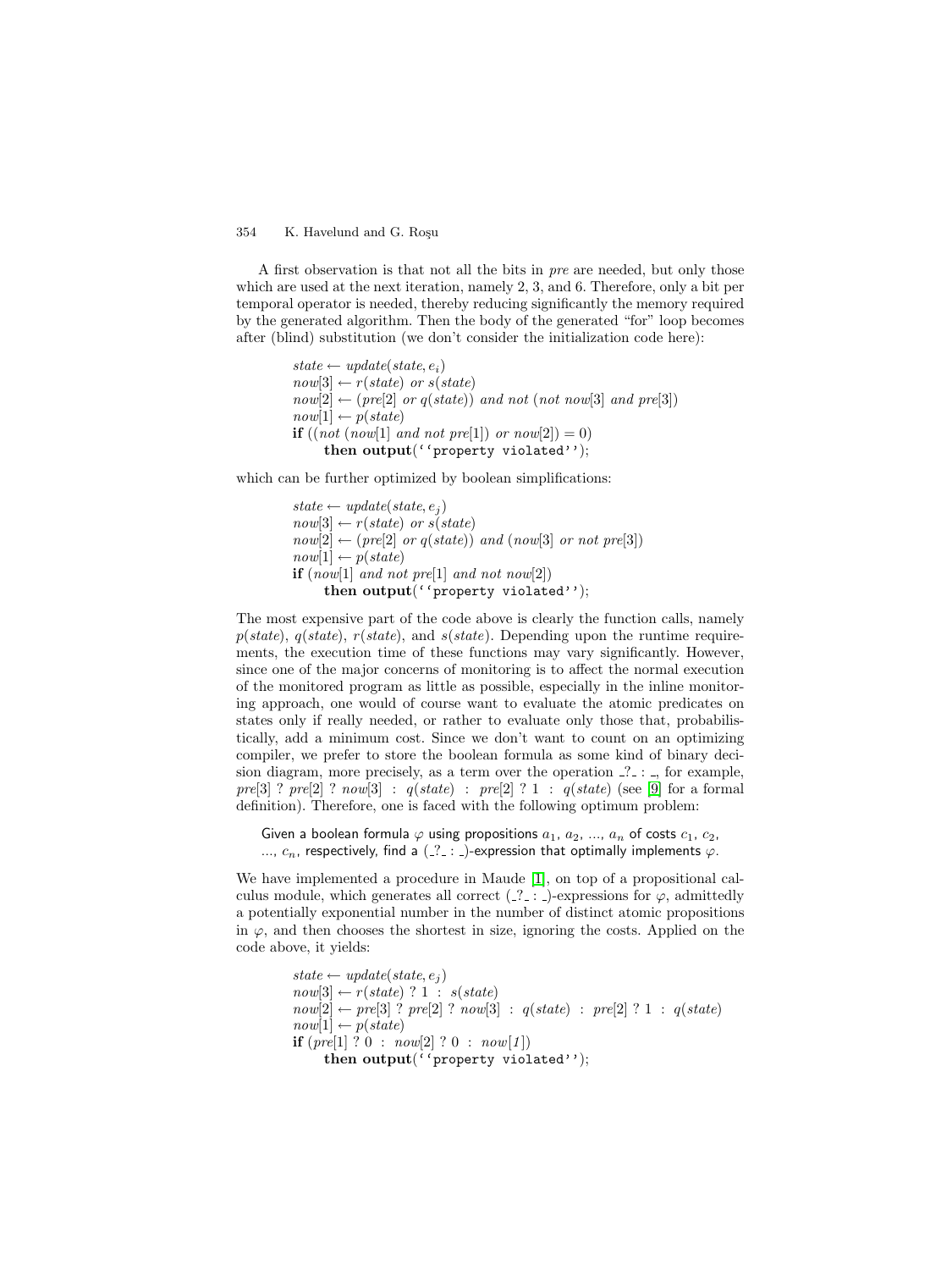<span id="page-13-0"></span>We would like to extend our procedure to take the evaluation costs of predicates into consideration. These costs can either be provided by the user of the system or be calculated automatically by a static analysis of predicates' code, or even be estimated by executing the predicates on a sample of states. However, based on our examples so far, we conjecture at this incipient stage that, given a boolean formula  $\varphi$  in which all the atomic propositions have the same cost, the probabilistically runtime optimal ( $.$ ? : .)-expression implementing  $\varphi$  is exactly the one which is smallest in size.

A further optimization would be to generate directly machine code instead of using a compiler. Then the arrays of bits now and pre can be stored in two registers, which would be all the memory needed. Since all the operations executed are bit operations, the generated code is expected to be very fast. One could even imagine hardware implementations of past time monitors,using the same ideas, in order to enforce safety requirements on physical devices.

### **8 Conclusion**

A synthesis algorithm has been described which generates from a past time temporal logic formula an algorithm which checks that a finite sequence of events satisfies the formula. The algorithm has been implemented in PathExplorer, a runtime verification tool currently being developed. Operators convenient for monitoring were presented and shown equivalent to standard past time temporal operators. It is our intention to investigate how the presented algorithm can be refined to work for logics that can refer to real-time, and data values. Other kinds of runtime verification are also investigated, such as, for example, techniques for detecting error potentials in multi-threaded programs.

### **References**

- 1. Manuel Clavel, Steven Eker, Patrick Lincoln, and José Meseguer. Principles of Maude. In José Meseguer, editor, Proceedings, First International Workshop on Rewriting Logic and its Applications. Elsevier Science, 1996. Volume 4, Electronic Notes in Theoretical Computer Science.
- 2. James Corbett, Matthew B. Dwyer, John Hatcliff, Corina S. Pasareanu, Robby, Shawn Laubach, and Hongjun Zheng. Bandera : Extracting Finite-state Models from Java Source Code. In Proceedings of the 22nd International Conference on Software Engineering, Limerick, Ireland, June 2000. ACM Press.
- 3. Claudio Demartini, Radu Iosif, and Riccardo Sisto. A Deadlock Detection Tool for Concurrent Java Programs. Software Practice and Experience, 29(7):577–603, July 1999.
- 4. Doron Drusinsky. The Temporal Rover and the ATG Rover. In Klaus Havelund, John Penix, and Willem Visser, editors, SPIN Model Checking and Software Verification, volume 1885 of Lecture Notes in Computer Science, pages 323–330. Springer, 2000.
- 5. Klaus Havelund, Scott Johnson, and Grigore Roşu. Specification and Error Pattern Based Program Monitoring. In European Space Agency Workshop on On-Board Autonomy, Noordwijk, The Netherlands, 2001.